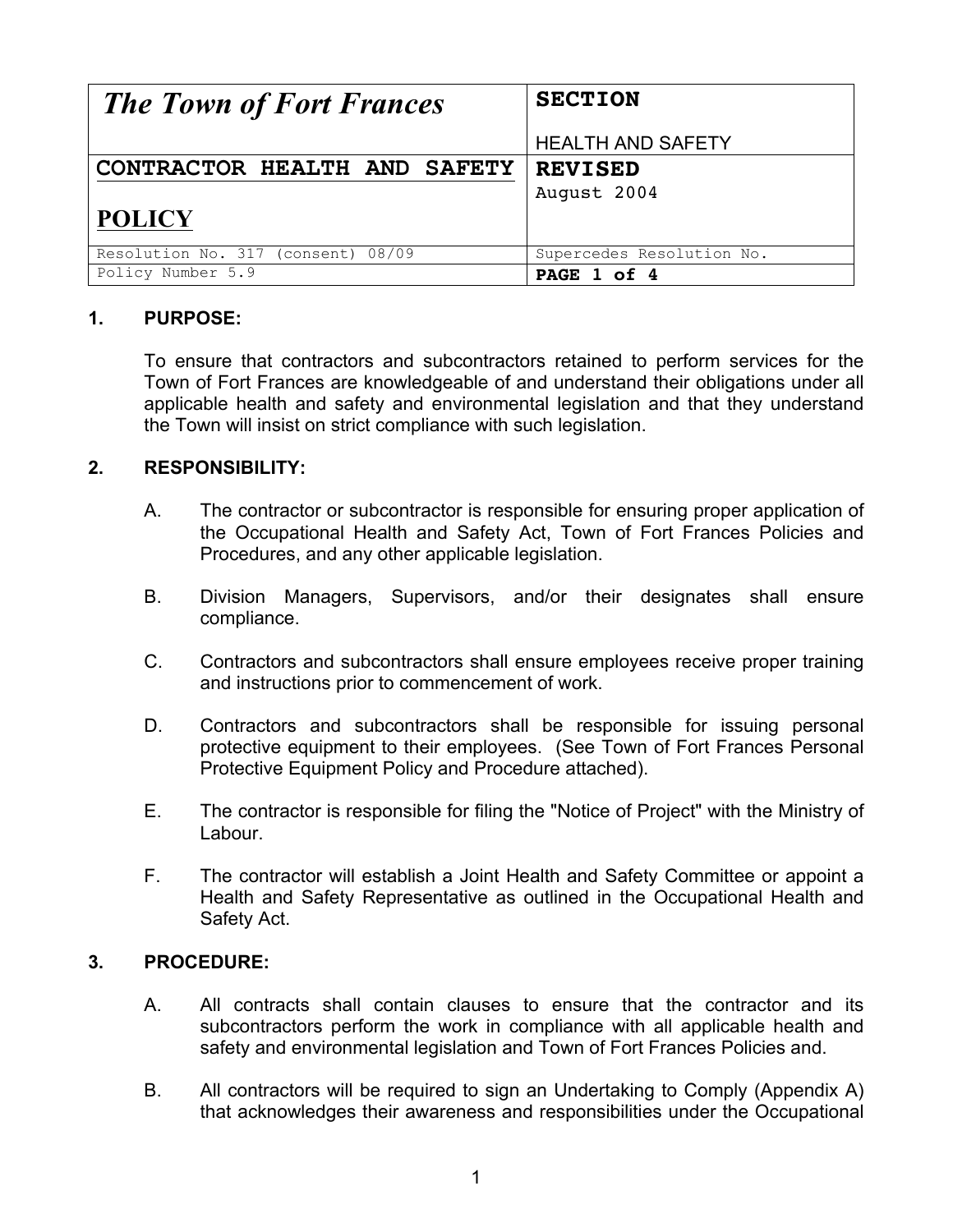Health and Safety Act and other legislation. It also confirms the procedure the Town will follow in cases of non-compliance by the contractor.

- C. Contracts entered into between the Town and a contractor shall contain a provision which gives the Town the right to terminate a contract for noncompliance with health and safety or environmental legislation on the part of a contractor, subcontractor, or the workers of either.
- D. The contracts shall include a clause that holds the Town harmless from any and all costs associated with any charges or actions resulting from the contractors' or subcontractors' work which the Town must defend against.
- E. Meetings will be scheduled before and after the start of the contract to review the health and safety components on site with the Town, Contractor, Health and Safety Co-ordinator, and Ministry of Labour, i.e. signage, barricades, PPE, etc.
- F. Where a Town employee observes an act or condition which the employee believes may endanger the well being of a person on the project site, the employee will notify his/her supervisor of the hazard.
- G. The Supervisor will then investigate the report and take the action it deems appropriate in order to ensure that the workplace is safe.
- H. The Town shall document all reports of contractor and subcontractor noncompliance as well as all actions, which were taken to investigate and correct all hazards, and potential hazards resulting from non-compliance in accordance with established policies and procedures.
- I. The Town reserves the right to audit contractors and their subcontractor's health and safety performances during the term of the contract.
- J. Evaluation of performance will be based upon accident/injury data and adherence to the Town's Health and Safety Policies, applicable legislation, and periodic inspections. Such information may be used for future reference.

# **3. TENDERING / SELECTION:**

As part of the tendering and/or pre-qualification process, the Town will include a copy of its Health & Safety policies and procedures relating to the employment of contractors and the bidders will be advised that compliance with health and safety and environmental legislation will be a condition of any contract.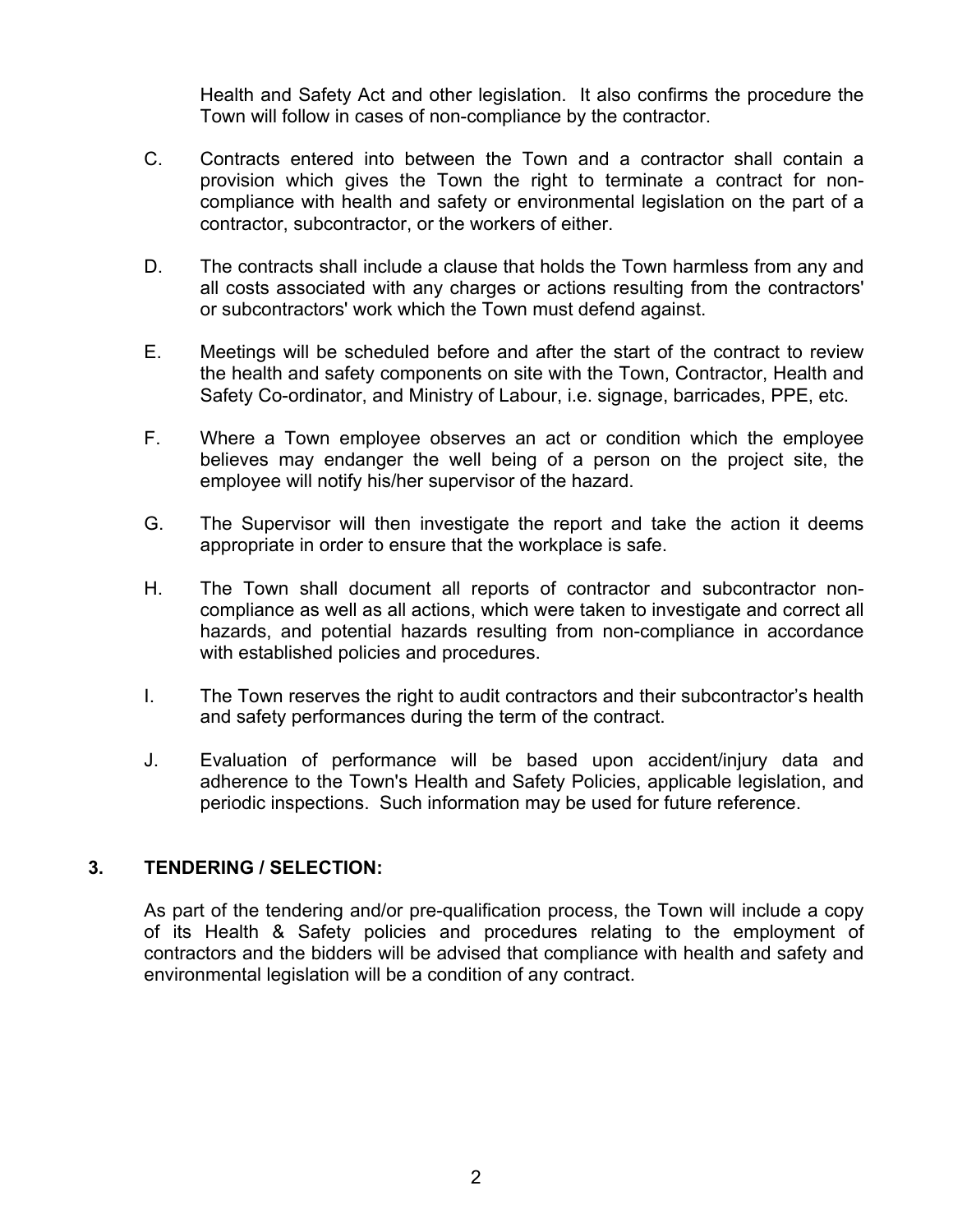The Town shall request all applicable information to assist in evaluating the tenders:

- A. Proof of current WSIB coverage
- B. Proof of current liability insurance coverage
- C. WSIB Clearance Certificate
- D. The name of the person responsible for administering the contractor's health and safety program
- E. Proof of appropriate staff training where required, i.e. Transportation of Dangerous Goods, OHSA, WHMIS, etc.
- F. Proof of equipment certification where required, i.e. trench boxes, boom cranes, underwater diving, etc.
- G. Copy of the contractor's health and safety policies and procedures
- H. Particulars of any convictions or orders imposed under health and safety or environmental legislation
- I. When considering tenders, reference will be made to previous audits conducted by the Town. If unsatisfactory performance has been identified, this may affect the awarding of the contract.